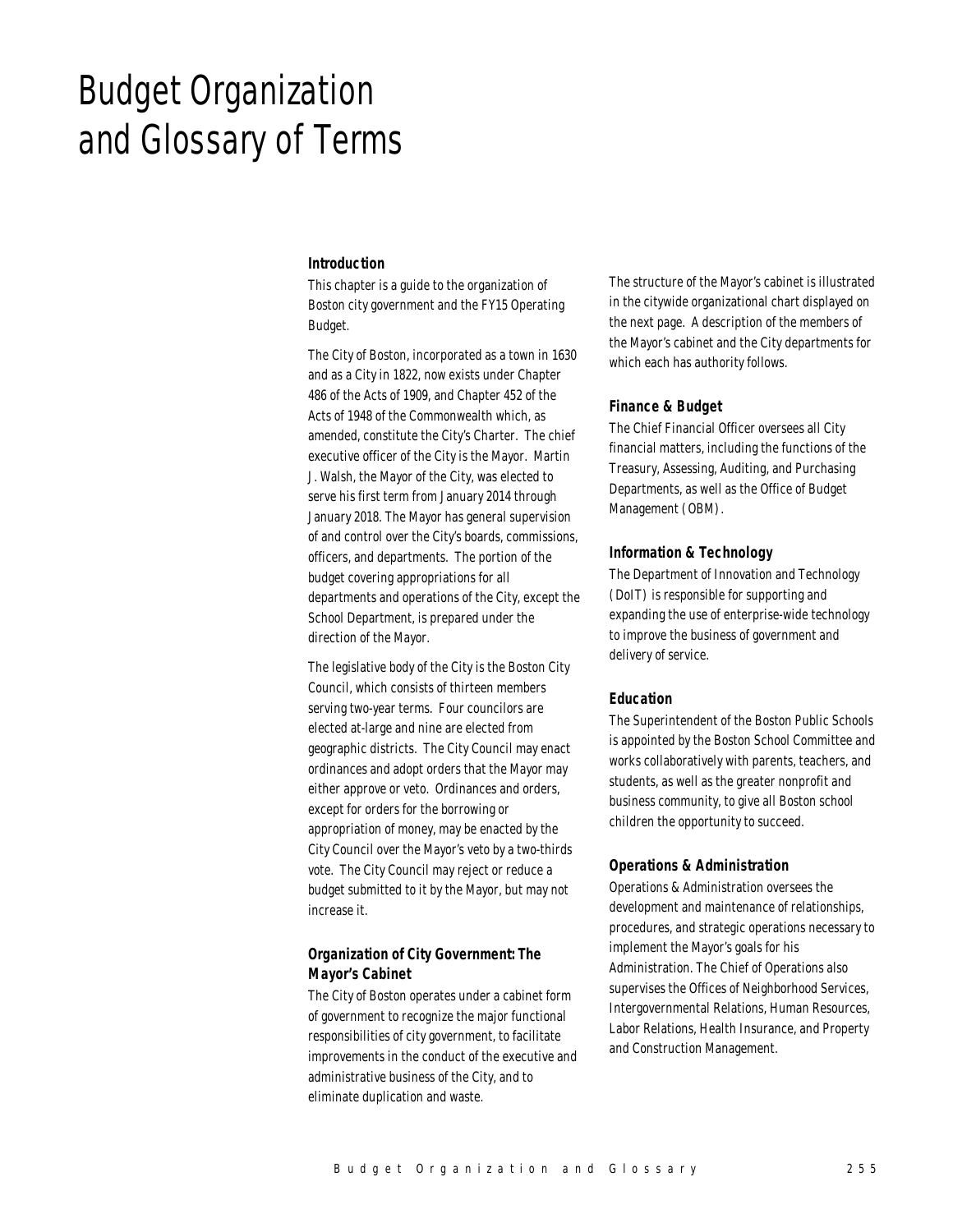

# ORGANIZATION OF CITY GOVERNMENT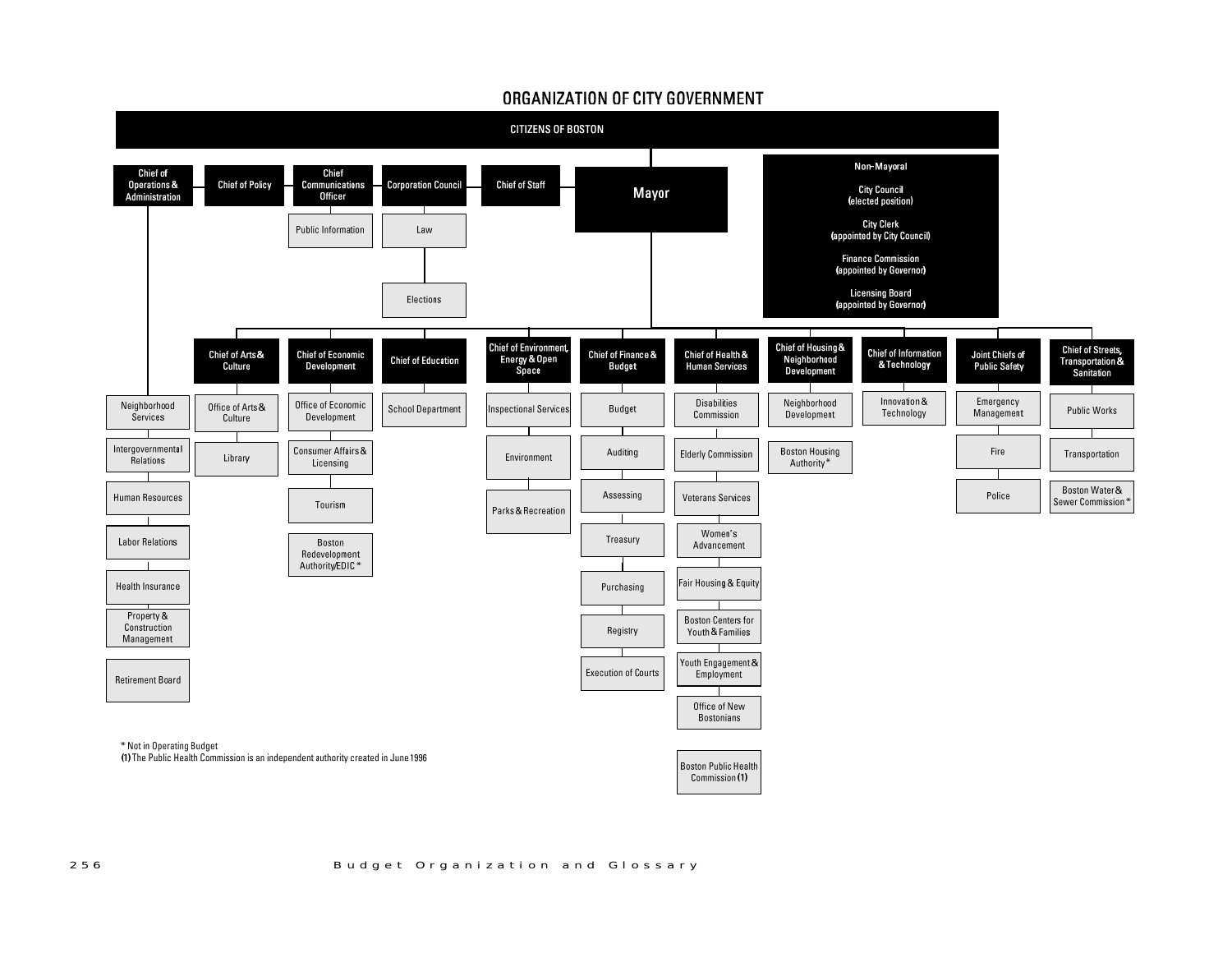# *Public Safety*

The Police and Fire Departments provide and promote public safety and protection services, firefighting, and fire prevention services. The Office of Emergency Management is responsible for managing state and federal funds designated for homeland security initiatives.

#### *Health & Human Services*

Health & Human Services is responsible for providing human services and other support services for all of Boston's residents through its departments – The Boston Public Health Commission, including the Emergency Shelter Commission and Emergency Medical Services, Boston Centers for Youth and Families, the office of Youth Engagement and Employment, the Elderly Commission, the Women's Advancement, the Veteran's Services Department, the Fair Housing & Equity, the Disability Commission, and the Office of New Bostonians.

# *Streets, Transportation & Sanitation*

This cabinet includes the Public Works Department, the Transportation Department, Central Fleet Maintenance, and Snow Removal.

#### *Economic Development*

The Economic Development Cabinet is comprised of the Office of Economic Development, the Office of Consumer Affairs and Licensing and the Office of Tourism. The Chief of Economic Development also oversees the Boston Redevelopment Authority and the Economic Development and Industrial Corporation, both of which are bodies politic and corporate and are responsible for economic development in the City.

## *Arts & Culture*

This cabinet is responsible for supporting and promoting the arts community in Boston and will work with the Boston Public Library, the Arts Commission, and the Boston Cultural Council to bring the arts to the forefront of City life.

#### *Environment, Energy & Open Space*

This cabinet is comprised of the Environment Department, the Inspectional Services Department, the Parks & Recreation Department, and the Boston Landmarks Commission. The Chief is responsible for environmental and energy policies for the City.

#### *Housing & Neighborhood Development*

The Department of Neighborhood Development (DND), through its diverse programs, invests public resources strategically to strengthen the City's neighborhoods.

#### *Corporation Counsel*

The Law Department provides an array of legal services, including formal and informal opinions and advice to the Mayor, the City Council, the Boston School Committee, and other officials in matters relating to their official duties, and also represents all of the foregoing entities and individuals in litigation of all types.

#### *Mayor's Chief of Staff*

The Mayor's Chief of Staff is a member of the Mayor's cabinet and has an advisory role over all operations of City government. The Chief of Staff is also charged with supervising and directing the operations of the Mayor's office, including scheduling, security, press, and constituent services.

## *Mayor's Chief of Policy*

The Mayor's Chief of Policy is a member of the Mayor's cabinet and has an advisory role over all policy development across all departments of the City.

#### *An All-Funds Budget*

The City of Boston presents a fully integrated budget - including capital, operating, and external funds - to show the total funding available to departments to fulfill their missions.

The operating budget funds personnel and nonpersonnel expenses to departments so that they may provide important city services. The capital budget funds new construction or renovations to existing city-owned facilities (e.g., police and fire stations, and schools), infrastructure improvements (e.g., roads, sidewalks, and lights), and major equipment purchases such as firefighting apparatus. The external funds budget describes the projects and programs that will be undertaken in the next fiscal year with funding received from the state, federal, or other nongeneral fund sources.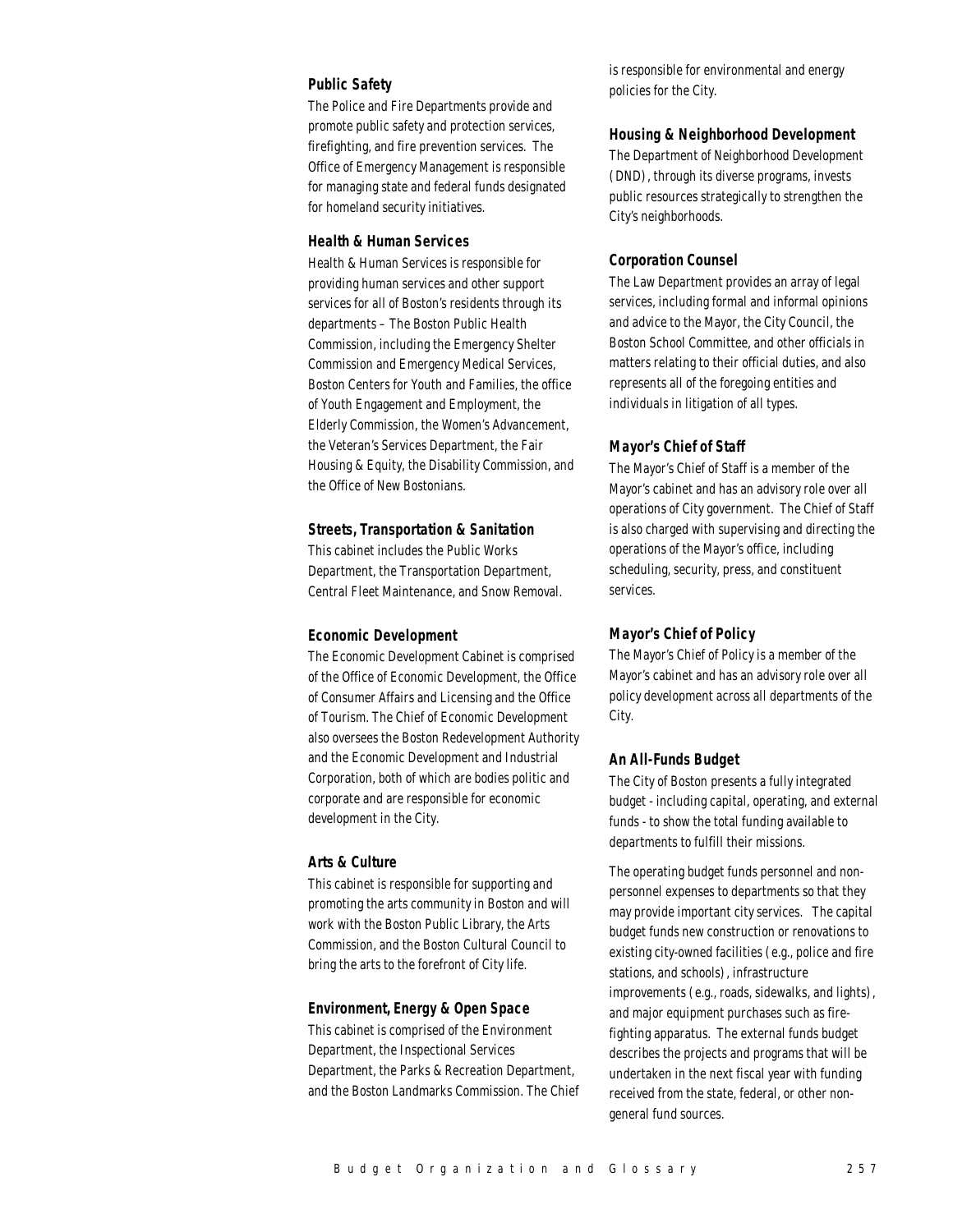# *Organization of the Budget*

The City of Boston's program budget provides information related to City services and their associated costs. The operating and capital budgets present the recommended resource allocations in terms of personnel, facilities, goods, and services. The budget document also describes the services provided by each City department and the performance targets that have been set for FY15.

# *The Operating and Capital Budget Document: Organization of the Volumes*

Volume I contains information on the FY15 budget and the context in which it is prepared. Sections include:

- Mayoral Transmittal Letters
- Executive Summary
- Summary Budget
- City Council Orders
- Revenue Estimates and Analysis
- Innovations in Education
- Boston About Results Performance Goals
- Financial Management
- Capital Planning
- Statutes and Ordinances
- Boston's People and Economy
- Budget Organization and Glossary

In Volumes II and III, cabinet and departmental budgets are presented by cabinet. The cabinet presentation includes cabinet mission and initiatives, followed by a table displaying total operating, external and capital budgets. The budget presents FY12 actual results through the FY15 budgets.

# *Departmental Operating Budgets*

Activities and services of the City are grouped into programs for budgeting and management purposes. The operating budget for each department is presented by program.

A "program" is defined as an organized group of activities directed toward attaining one or more related objectives, and the resources to execute them.

A program can consist of direct services to the public and neighborhoods of the City (e.g. police patrol or tree maintenance), or traditional city

staff functions (e.g. administrative services or engineering and design).

Some city activities may not be defined as separate programs even though they may be self-contained operations. For example, a fire station is not a separate program, although for accounting purposes it is a cost center within the Fire Department's Fire Suppression program.

Program budgets serve as the basic building blocks of the budget. There are three additional organizational levels above the program level in the budget. The three levels are:

- The Division Level for units within some departments.
- The Department Level, which includes departments, commissions, and other offices.
- The Cabinet Level, which includes functionallyrelated departments.

# *Description of Organization and Definition of Categories*

This section outlines the information reported within each department and program in the budget.

# *Department or Division Level*

Department Mission: The mission statement is a fundamental statement of purpose.

Performance Strategies: These strategies reflect stated goals for which the department or division is held accountable.

Description of Services: The description of services provides a general overview of the department and its responsibilities, and lists examples of major services provided.

Authorizing Statutes: This section lists statutes and ordinances that create departments as well as endow them with legal powers.

Operating Budget: The operating budget presentation includes a table displaying total operating and external budgets by program beginning with FY12 actual expenses through the FY15 budget.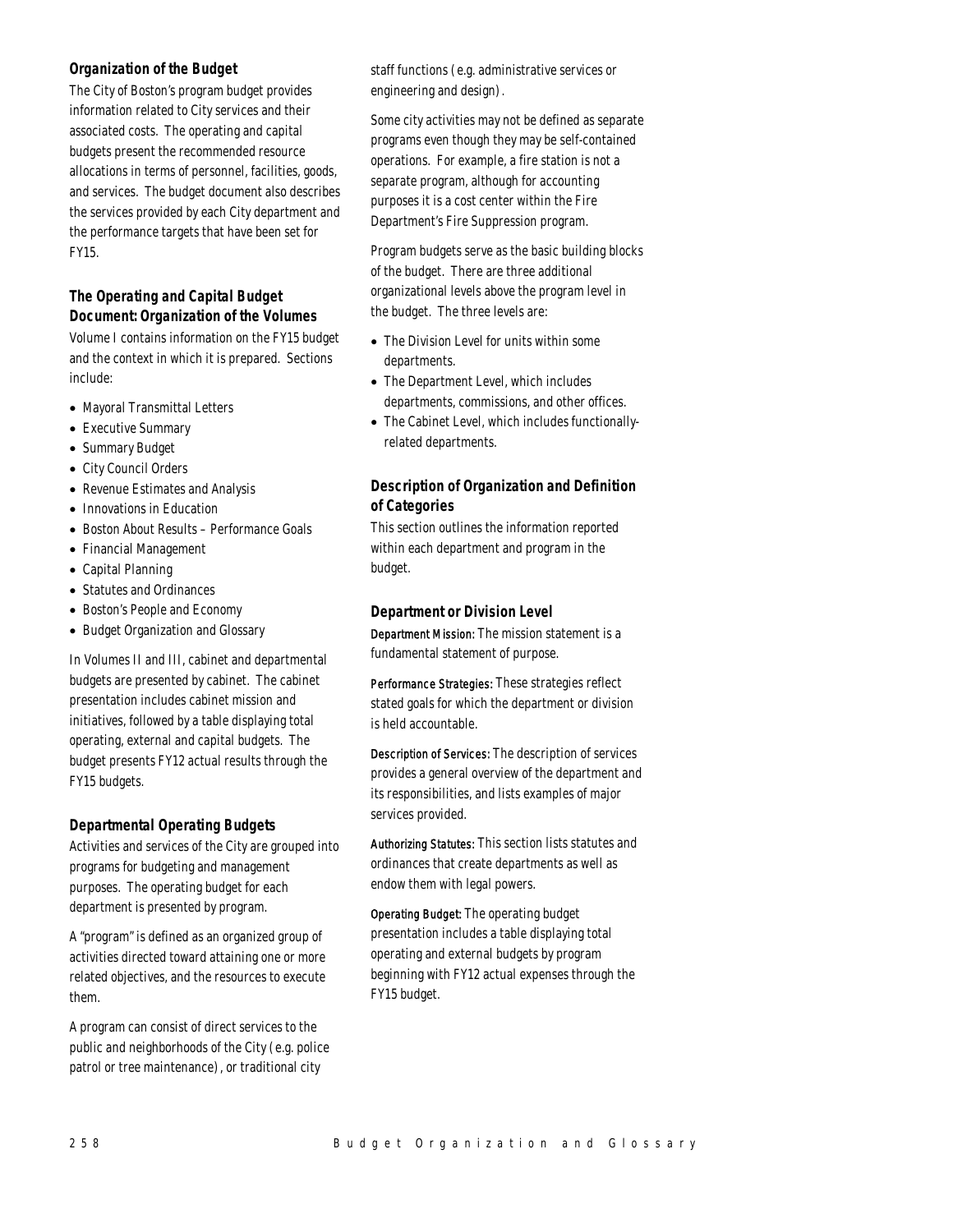#### *Program Level*

Program Description: This section presents a general overview of the program, including its responsibilities and major services provided.

Program Strategies: Each program identifies its strategies to further the department's mission.

Performance Measures: Performance measures demonstrate a program's progress in implementing their strategies. Performance measures may gauge workload, effectiveness, efficiency or productivity. Some performance measures also show the changing context in which programs are working.

# *Financial Data*

The financial data tables identify the major groups and expenditure account codes (for example, Personnel Services/Overtime, Supplies and Materials/Office Supplies), historical expenditures in each, and the proposed appropriations in each group and account in FY15.

Two financial data sheets are provided for the FY15 operating budget: Department History and Department Personnel.

#### *Department History*

Expenditure account codes are listed within six expenditure groups. Dollar amounts are shown for:

- FY12 actual expenditures,
- FY13 actual expenditures,
- FY14 appropriations,
- FY15 recommended budgets, and
- The difference between the FY14 appropriation and the FY15 recommended appropriation.

#### *Department Personnel Data*

Personnel data shows funding for permanent positions, including existing and proposed positions. All permanent positions are listed by union and salary grade within the department or division. The total salary request is listed for these positions.

For each position shown, the following information is provided:

Title: The civil service/personnel system job title for the position.

Union Code and Grade: The union code (including exempt and CDH for department head) and code for the salary grade of the position.

Position and Salary Requirement: These columns show the number of permanent positions for which funding is available and the total funding provided for that title for the upcoming fiscal year.

Total Funding: The total funding for permanent employees, shown at the bottom right of the personnel sheet, reflects the amount of funding required to support personnel prior to adjustments. This figure may be adjusted by differential payments, other payments, chargebacks, and salary savings.

Differential Payments: Employees who are serving temporary job titles or who are entitled to additional payments based on the shifts they work receive differential payments (e.g., night shifts). This figure is added to the permanent employee line.

Other: The permanent employee line contains other payments such as sick leave and vacation buybacks.

Chargebacks: Some personnel costs are charged to another fund or appropriation. These costs or reimbursements are included in the permanent employees line.

Salary Savings: This figure reflects savings due to vacancies. The amount is estimated based on experience in prior fiscal years and subtracted from the total salary requirements.

# *External Funds*

The financial data identify the major groups and expenditure account codes for external funds expenditures. Historical expenditures and the proposed appropriations in these accounts in FY15 are shown. The personnel data show permanent positions, including existing and proposed positions, funded with external funds. All permanent positions are listed by union and grade within the department or division. The total salary request is listed for these positions by job title. The External Funds Projects page lists a description of each project's mission.

## *Capital Budget*

The capital budget section provides an overview of projects and major initiatives for departments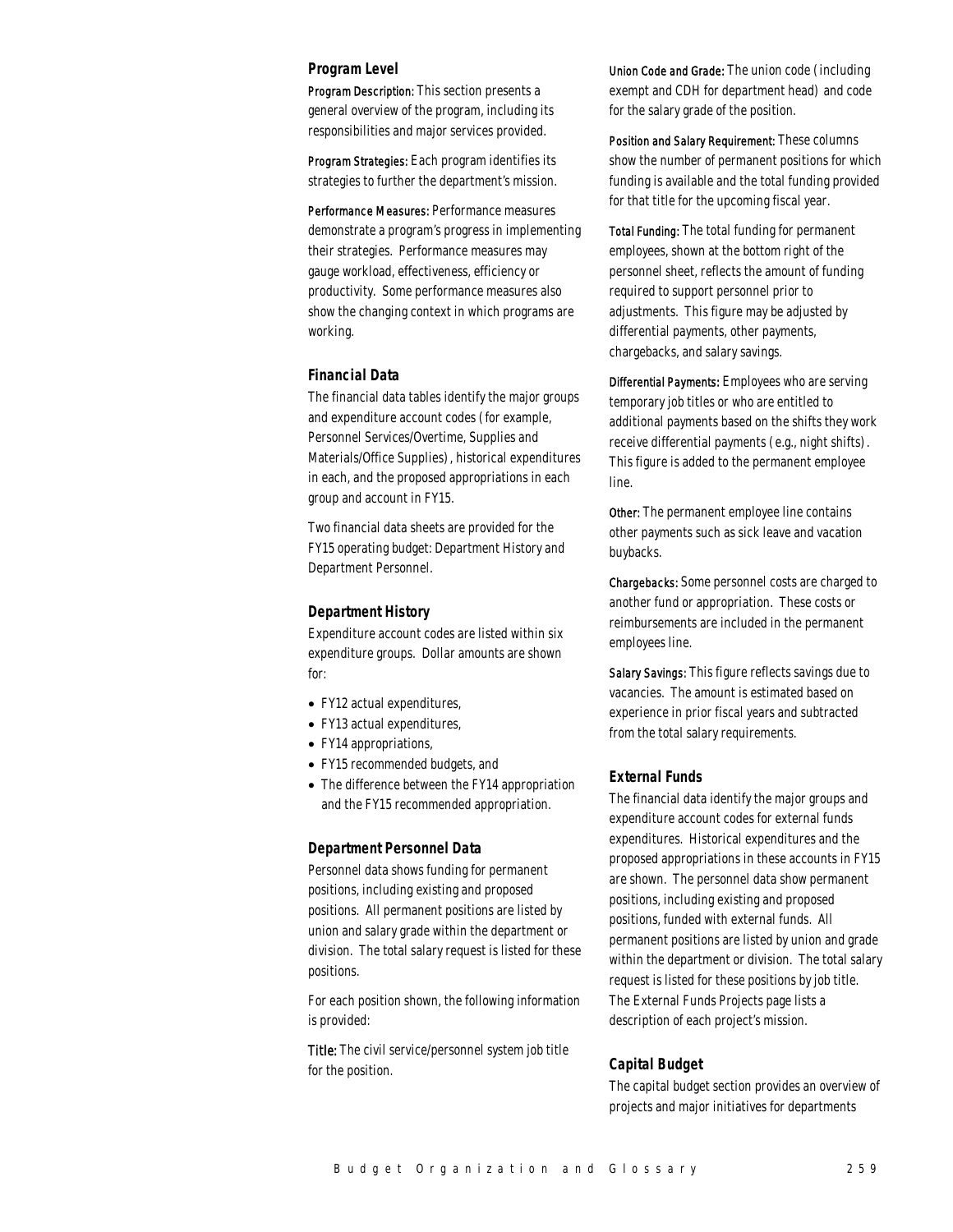charged with managing facilities and major equipment assets. Dollar amounts are shown for:

- FY12 actual capital expenditures,
- FY13 actual capital expenditures,
- FY14 estimated capital expenditures,
- FY15 projected capital expenditures

Following this overview are capital project profiles, including descriptions of each project mission, the department managing the project, the status and location of each project, and if there are operating budget impacts. A table summarizes the total capital funds authorized for projected expenditures in FY15 and for future years, as well as whether the source is City authorization or other funding such as federal and state infrastructure grants or trust funds. A listing of actual and planned capital expenditures in comparison to authorized dollars is also provided.

## *Glossary of Terms*

Account: A classification of appropriation by type of expenditure.

Account Number: The number by which the Auditor categorizes an appropriation. For budget purposes, this is also known as appropriation code.

Accrual Basis: The basis of accounting under which transactions are recognized when they occur, regardless of the timing of related cash flows.

Allotment: The amount that can be expended quarterly for personnel as submitted to the City Auditor at the beginning of each fiscal year.

Appropriation: The legal authorization to expend funds during a specific period, usually one fiscal year. In the City of Boston, the City Council is the appropriating authority.

ARRA: The American Recovery and Reinvestment Act of 2009.

Authorization: The legal consent to expend funds.

Balanced Budget: A budget in which revenues equal expenditures. A requirement for all Massachusetts cities and towns.

Bond: An interest-bearing promise to pay, with a specific maturity.

Bonds Authorized and Unissued: The portion of approved bond authorizations or loan orders that has not yet been borrowed for or issued as bonds.

Budget: A formal estimate of expenditures and revenues for a defined period, usually for one year.

Budget Amendment: A change from originally budgeted quotas requested by departments to the Human Resources Department and the Office of Budget Management who authorize these changes.

Budget, Level-Service*:* A budget that describes the funding required for maintaining current levels of service or activity.

Capital Budget: A plan for capital expenditures for projects to be included during the first year of the capital program.

Capital Expenditure: Expenditure for acquiring fixed assets such as land, buildings, equipment, technology and vehicles or for making improvements to fixed assets such as a building addition or renovation.

Capital Plan: A multi-year plan of proposed outlays for acquiring long-term assets and the means for financing those acquisitions, usually by long-term debt.

Capital Improvement: An expenditure that adds to the useful life of the City's fixed assets.

Capital Improvement Program: A multi-year plan for capital expenditures to be incurred each year over a fixed period of years to meet capital needs.

Cash basis: A basis of accounting under which transactions are recognized only when cash changes hands.

Chapter 90 Funds: A state-funded program for payments to cities and towns for 100% of the costs of construction, reconstruction, and improvements to public ways.

Chargeback: A method of billing departments for costs incurred by them for which they are not billed directly (e.g., telephone, postage, and printing). This method can also be used for departmental expenditures that are paid for with external or capital funds.

Cherry Sheet: Originally printed on a cherry-colored form, this document reflects all Commonwealth charges, distributions and reimbursements to a city or town as certified by the state Director of the Bureau of Accounts.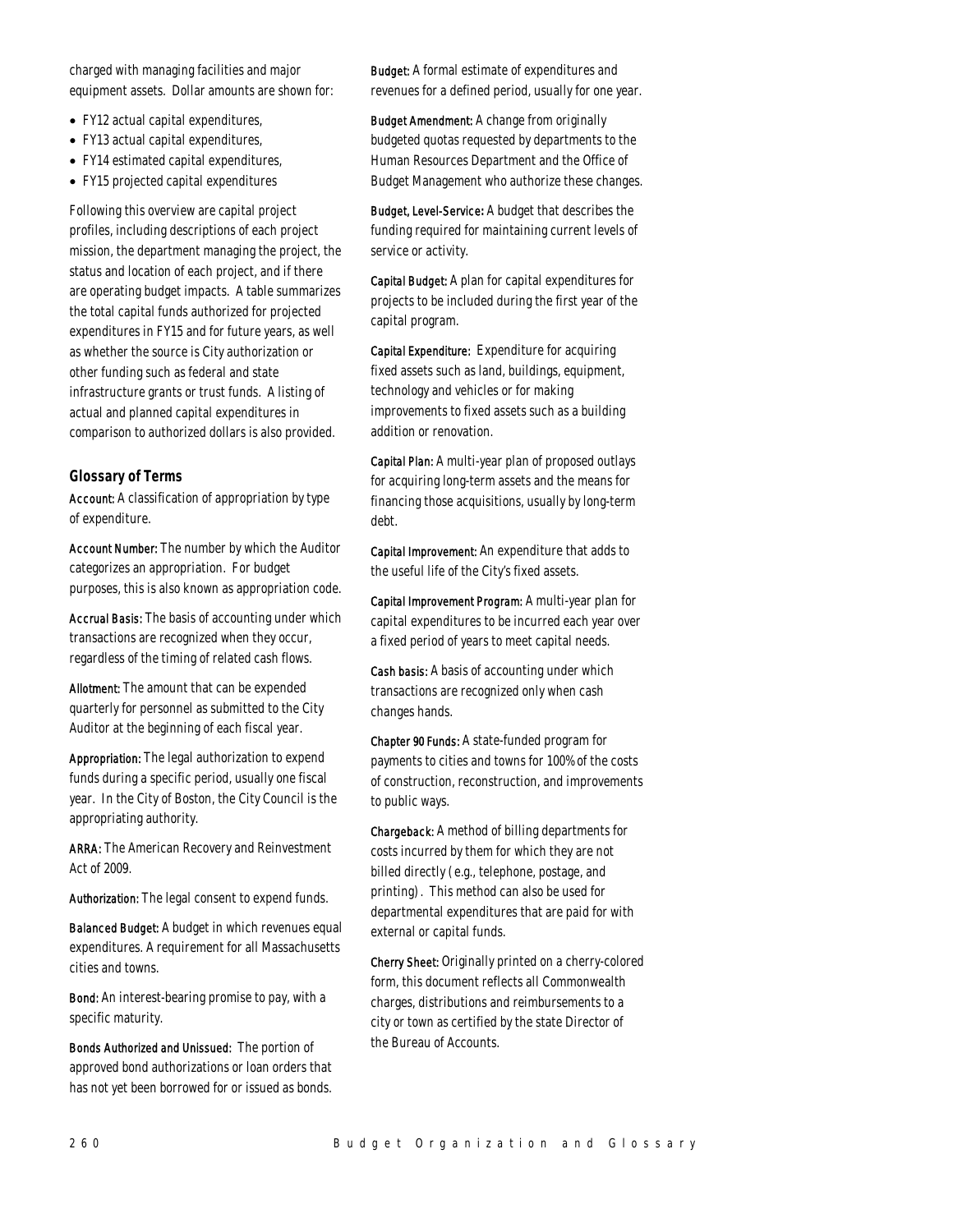Collective Bargaining: The process of negotiations between the City administration and bargaining units (unions) regarding the salary and fringe benefits of city employees.

Commission: An appointed policy-setting body.

Community Development Block Grant (CDBG): A federal entitlement program that provides community development funds based on a formula.

Credit Balance: Account or departmental deficit. See departmental deficit.

Credit Rating: A formal evaluation of credit history and capability of repaying obligations. The bond ratings assigned by Moody's Investors Service and Standard & Poor's.

CRM: The Constituent Relationship Management (CRM) system tracks citizen requests received through the Mayor's Hotline, online self-service forms, the Citizens Connect mobile application, and direct department contacts.

Credit Transfer: The transfer of appropriations from one expenditure account code to another within a department.

Debit Transfer: The transfer of actual expenditures from one expenditure account code to another within or between departments.

Debt Limit: The maximum amount of debt that a governmental unit may incur under constitutional, statutory, or charter requirements. The limitation is usually a percentage of assessed valuation and may be fixed upon either gross or net debt.

Debt Outstanding: The general obligation bonds that have been sold to cover the costs of the City's capital outlay expenditures from bond funds.

Debt Service: The annual amount of money necessary to pay the interest and principal on outstanding debt.

Department: A major service-providing entity of city government.

Departmental Deficit: A condition that exists when departmental expenditures exceed departmental appropriations.

Departmental Income: Income generated by a specific city department, usually as a result of user revenues applied for services rendered. Parking meter charges, building permit fees, and traffic fines are examples of departmental income.

Division: A budgeted sub-unit of a department.

DNR: Did not report.

Encumbrance: Funds set aside from an appropriation to pay a known future liability.

Excise: A tax applying to a specific industry or good. The jet fuel tax and the hotel/motel occupancy tax are examples of excises.

Expenditure Account Code: An expenditure classification according to the type of item purchased or service obtained, for example, emergency employees, communications, food supplies, and automotive equipment.

Expenditure: An actual payment for goods or services received.

External Fund: Money that is not generated from city general fund sources, but is received by an agency, such as grants or trusts.

Fiscal Year: The twelve-month financial period used by the City beginning July 1 and ending June 30 of the following calendar year. The City's fiscal year is numbered according to the year in which it ends.

Fixed Debt: Long-term obligations other than bonds, such as judgments, mortgages, and longterm notes or certificates of indebtedness.

Full Faith and Credit: A pledge of the general taxing powers for the payment of governmental obligations. Bonds carrying such pledges are usually referred to as general obligation or full faith and credit bonds.

Full-time Equivalent Position (FTE): A concept used to group together part-time positions into full-time units.

Fund: An independent fiscal and accounting entity with a self-balancing set of accounts recording cash and/or other resources with all related liabilities, obligations, reserves, and equities that are segregated for specific activities or objectives. Among the fund types used by the City are General, Special Revenue, Capital Projects, Trust, and Enterprise.

GAAP: Generally Accepted Accounting Principles. The basic principles of accounting and reporting applicable to state and local governments, including the use of the modified accrual or accrual basis of accounting, as appropriate, for measuring financial position and operating results.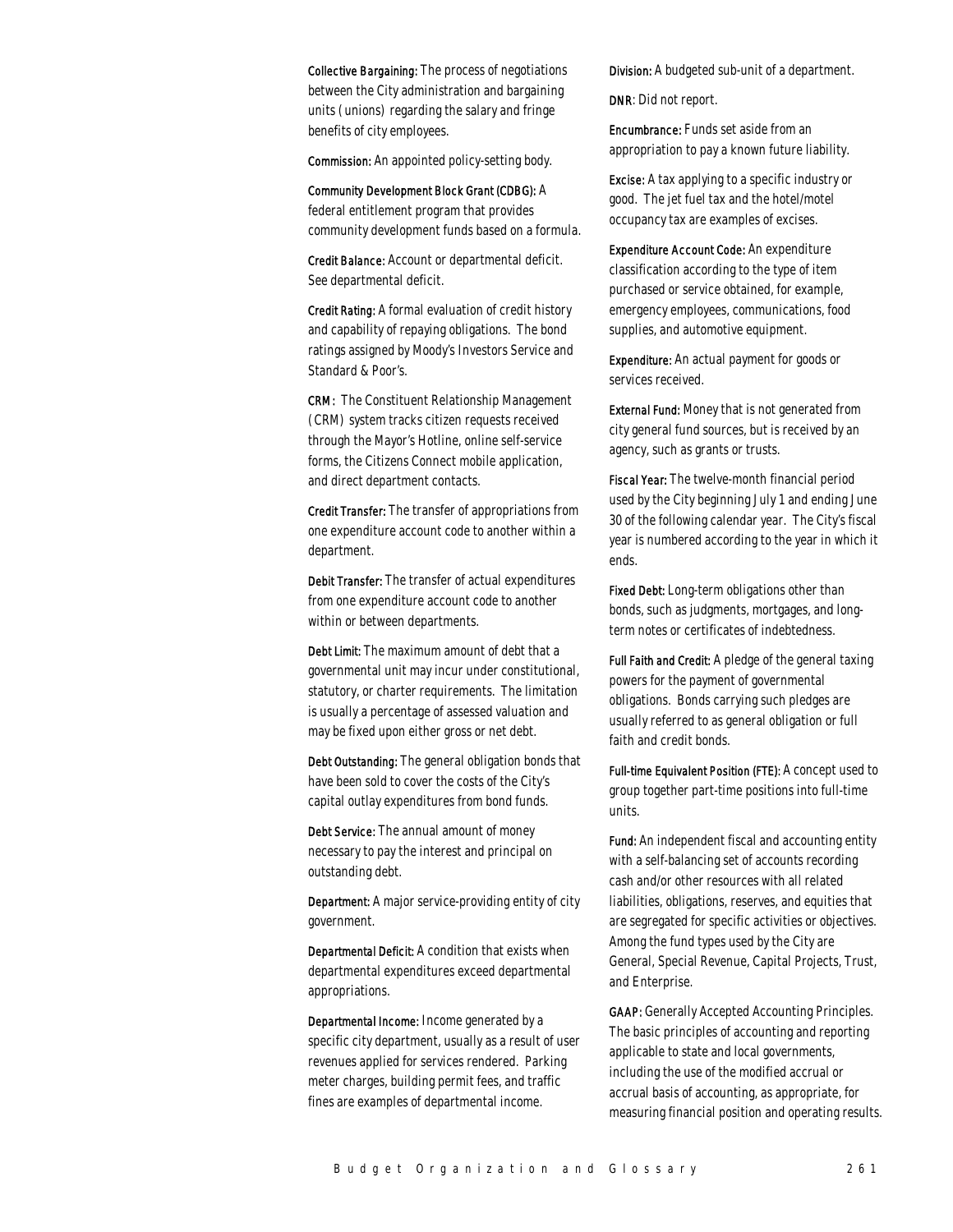These principles must be observed to provide a basis of comparison for governmental units.

General Fund: The fund into which the general (non-earmarked) revenues of the municipality are deposited and from which money is appropriated to pay the general expenses of the municipality.

General Obligation (G.O.) Bonds: Bonds for whose payment, the full faith and credit of the issuer has been pledged. More commonly, but not necessarily, general obligation bonds are payable from property taxes and other general revenues.

Goal: A statement, in general terms, of a desired condition, state of affairs or situation. Goals are long-term and not usually directly measurable without objectives. By establishing goals, departments can define their missions and the methods for achieving those goals.

Grant Year: The grant accounting period designated by the requirements of a specific grant.

Headcount: The actual number of full-time or fulltime equivalent employees in a department at any given time.

Interest: Compensation paid or to be paid for the use of money, including interest payable at periodic intervals or discount at the time a loan is made.

Interest Rate: The interest payable, expressed as a percentage of the principal available for use during a specified period of time.

Line item: See Expenditure Account Code.

Massachusetts Water Pollution Abatement Trust (MWPAT): A statewide revolving fund that commenced operations in 1990 to address necessary environmental actions outlined in the Federal Clean Water Act.

Mayoral Reallocation: A transfer of appropriations of up to \$3 million that may be authorized by the Mayor until April 15 in a given fiscal year to relieve departmental deficits or address unanticipated financial problems.

Mission: A general overview of the purposes and major activities of a department or program.

Modified Accrual Basis: The accrual basis of accounting adapted to the governmental fund type, wherein only current assets and current

liabilities are generally reported on fund balance sheets and the fund operating statements present financial flow information (revenues and expenditures). Revenues are recognized when they become both measurable and available to finance expenditures of the current period. Expenditures are recognized when the related fund liability is incurred except for a few specific exceptions. All governmental funds and expendable trust funds are accounted for using the modified accrual basis of accounting.

Official Statement: The municipal equivalent of a bond prospectus.

Operating Budget: A legally adopted plan for anticipated expenditures for personnel, contractual services, supplies, current charges, and equipment in one fiscal year.

Payments-In-Lieu-of-Taxes: Income to replace the loss of tax revenue resulting from property exempted from taxation.

Performance Measure: An indicator of progress toward a strategy. Measures can be defined for identifying output, work or service quality, efficiency, effectiveness, and productivity.

Principal: The face amount of a bond, exclusive of accrued interest.

Program: An organized group of activities and the resources to execute them.

Program Evaluation: The process of comparing actual service levels achieved with promised levels of service with the purpose of improving the way a program operates.

Proposition 2 1/2: A statewide ballot initiative limiting the property tax levy in cities and towns in the Commonwealth to 2 1/2 percent of the full and fair cash valuation of the taxable real and personal property in that city or town. The statute also places an annual growth cap of 2 1/2 percent on the increase in the property tax levy.

Quota: The planned number of positions that can be filled by a department, subject to the availability of funds. The quota can refer either to specific titles or to the number of personnel in the entire department. The quota of positions may change by means of a budget amendment. The actual number of personnel working in a